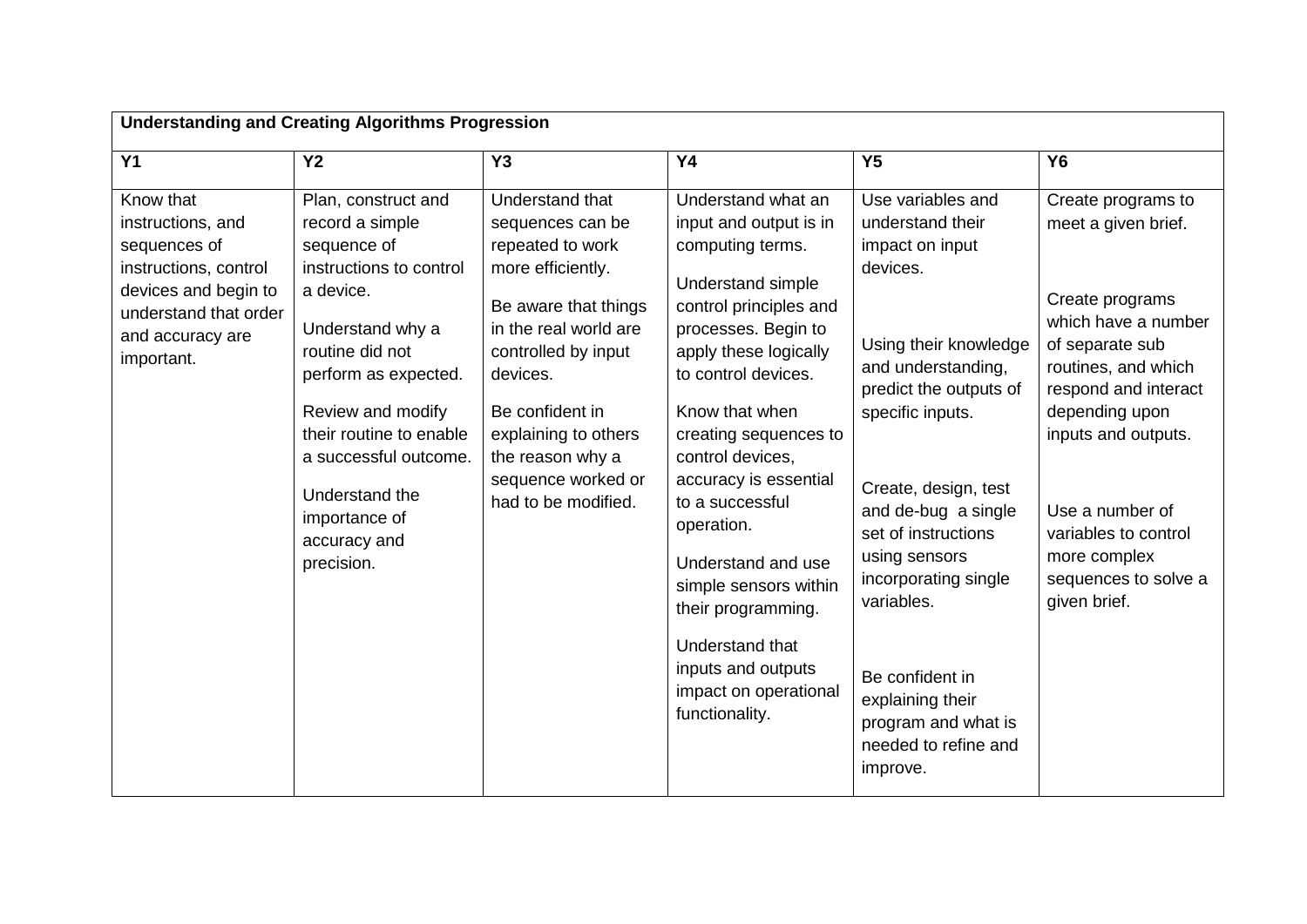# **Digital Content and the Internet Progression**

**KS1 – Use technology purposefully to create, organise, store, manipulate and retrieve digital content.** 

**KS2 -.Use search engines effectively. Appreciate how results are selected and ranked and be discerning in evaluating digital content.**

| $\overline{Y1}$                                                                                                                                     | <b>Y2</b>                                                                                                                                                                                                              | Y <sub>3</sub>                                                                                                                                                                                                                                                               | <b>Y4</b>                                                                                                                                                                                          | Y <sub>5</sub>                                                                                                                                                                                                                                                                                                                                                                               | <b>Y6</b>                                                                                                                                                                                                                                                                                                                                                                     |
|-----------------------------------------------------------------------------------------------------------------------------------------------------|------------------------------------------------------------------------------------------------------------------------------------------------------------------------------------------------------------------------|------------------------------------------------------------------------------------------------------------------------------------------------------------------------------------------------------------------------------------------------------------------------------|----------------------------------------------------------------------------------------------------------------------------------------------------------------------------------------------------|----------------------------------------------------------------------------------------------------------------------------------------------------------------------------------------------------------------------------------------------------------------------------------------------------------------------------------------------------------------------------------------------|-------------------------------------------------------------------------------------------------------------------------------------------------------------------------------------------------------------------------------------------------------------------------------------------------------------------------------------------------------------------------------|
| Covers:                                                                                                                                             | Covers:                                                                                                                                                                                                                | Covers:                                                                                                                                                                                                                                                                      | Covers:                                                                                                                                                                                            | Covers:                                                                                                                                                                                                                                                                                                                                                                                      | Covers:                                                                                                                                                                                                                                                                                                                                                                       |
| Classification by<br>different criteria.<br>Sorting by single and<br>multiple criteria.<br>Representation of<br>data graphically<br>Electronic data | Remote and local<br>storage of data<br>Textual graphical and<br>numeric data<br>Saving and retrieving<br>files with text, sound<br>and graphical formats<br>Simple use of the<br>internet including<br>simple searches | Searching local<br>databases and online<br>sites and<br>understanding the<br>need for accuracy.<br>Writing and publishing<br>class blogs.<br>Within a "walled<br>garden" or restricted<br>list, using the internet<br>to find information to<br>support other class<br>work. | Importance of<br>accuracy and learning<br>about keywords<br>Checking and<br>evaluating results<br>Developing searches<br>on two criteria.<br>Knowledge of web<br>page design and<br>external links | Creating a database<br>structure, collecting,<br>entering, testing and<br>correcting data<br>Construction of<br>search criteria<br>through planning<br>research needs<br>Searching<br>independently and<br>responsibly<br>Developing critical<br>evaluation skills<br>Using spreadsheets<br>to model patterns and<br>to use formula to<br>carry out a range of<br>mathematical<br>functions. | Review and critical<br>analysis of<br>information from the<br>internet and other<br>sources.<br>Database and<br>spreadsheet creation<br>to support other work<br>Critical review of "fit"<br>for purpose" in<br>relation to databases<br>including the internet<br>Keywords and their<br>relevance to effective<br>internet searches and<br>the ranking of internet<br>sites. |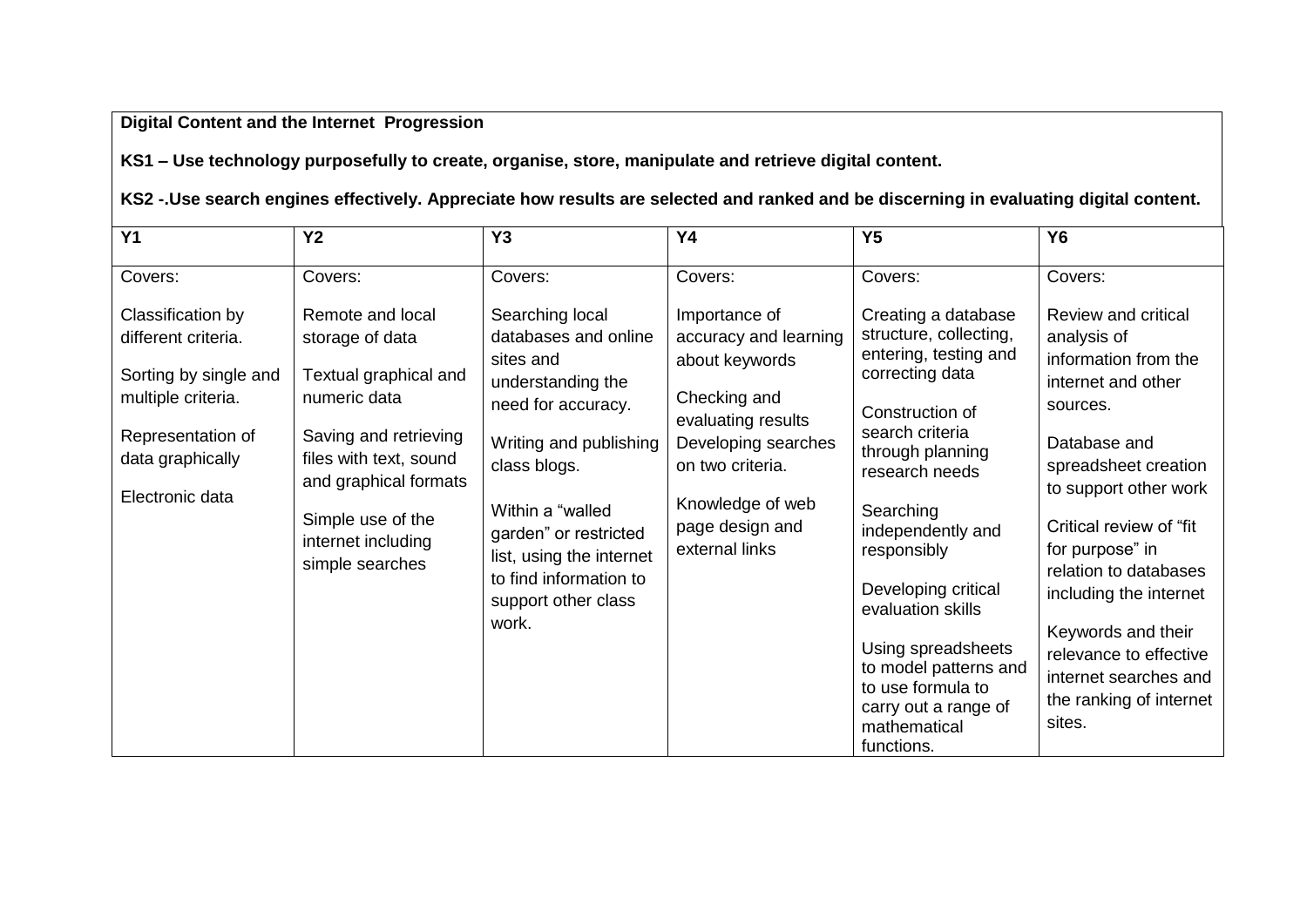### **Understanding the Application of IT**

### **Programme of Study**

**KS 1 - recognise common uses of information technology beyond school.**

**KS 2 - understand computer networks including the internet; how they can provide multiple services, such as the world-wide web; the opportunities they offer for communication and collaboration; select, use and combine a variety of software (including internet services) on a range of digital devices to design and create a range of programs, systems and content to accomplish given goals, including collecting, analysing, evaluating and presenting data and information.**

| Y <sub>1</sub>                                          | <b>Y2</b>                                                                         | Y <sub>3</sub>                                                                                                         | <b>Y4</b>                                                                     | Y <sub>5</sub>                                                                                                             | <b>Y6</b>                                                                                                                                |
|---------------------------------------------------------|-----------------------------------------------------------------------------------|------------------------------------------------------------------------------------------------------------------------|-------------------------------------------------------------------------------|----------------------------------------------------------------------------------------------------------------------------|------------------------------------------------------------------------------------------------------------------------------------------|
| Covers:                                                 | Covers:                                                                           | Covers:                                                                                                                | Covers:                                                                       | Covers:                                                                                                                    | Covers:                                                                                                                                  |
| Knowing about<br>technology in the<br>home, and school. | Knowing that<br>objects in the<br>wider world are<br>controlled by<br>technology. | Communication with<br>technology<br>Storage and retrieval of<br>electronic information<br>Real time and virtual worlds | Communication and<br>the internet<br>Developing critical<br>evaluation skills | Greater independent<br>and autonomous<br>usage.<br>Increased<br>selectiveness about<br>identifying and using<br>resources. | Technical<br>infrastructure and<br>architecture.<br>Application of all skills<br>learnt to deliver a<br>specified product or<br>outcome. |